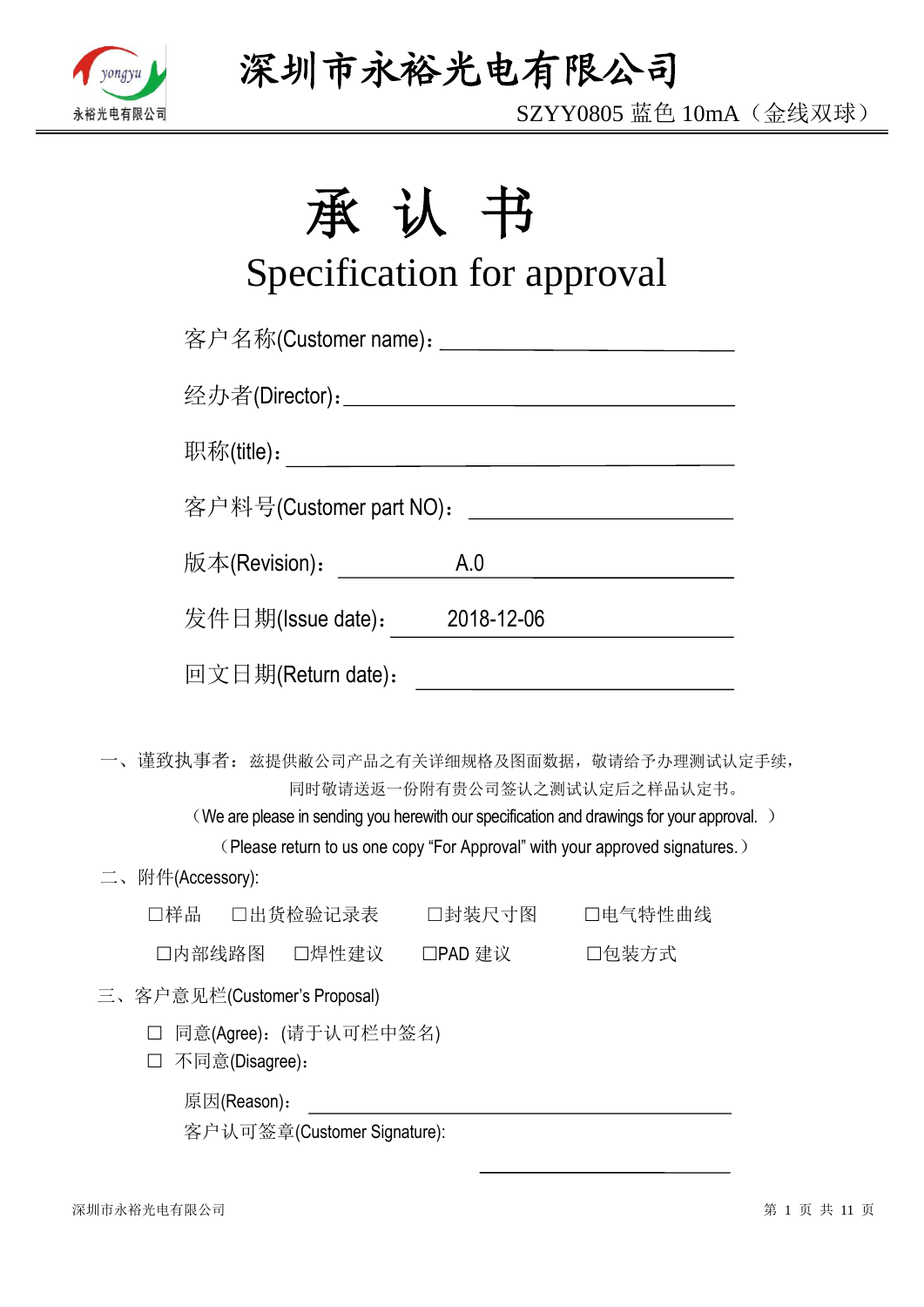

# SZYY0805 蓝色 10mA(金线双球)

# **1.** 产品描述**/ Features**

- 外观尺寸/ Package ( L/W/H ) : 2.0\*1.25\*0.85 mm
- 颜色/ Color: 蓝光 / Blue light
- 胶体/ Lens: 透明平面胶体/ Transparent planar colloid
- EIA规范标准包装/ EIA STD Package
- **●** 环保产品,符合ROHS要求/Meet ROHS, Green Product
- 适用于自动贴片机/ Compatible With SMT Automatic Equipment
- 适用于红外线回流焊制程/ Compatible With Infrared Reflow Solder Process

## **2 .** 外形尺寸及建议焊盘尺寸**/ Package Profile & Soldering PAD Suggested**



注/ Notes: 1. 单位 : 毫米(mm)/ All dimensions are in millimeters 2. 公差: 如无特别标注则为±0.1 mm Tolerance is ±0.10 mm unless otherwise noted

# **3.** 建议焊接温度曲线 **/ Soldering Profile Suggested**

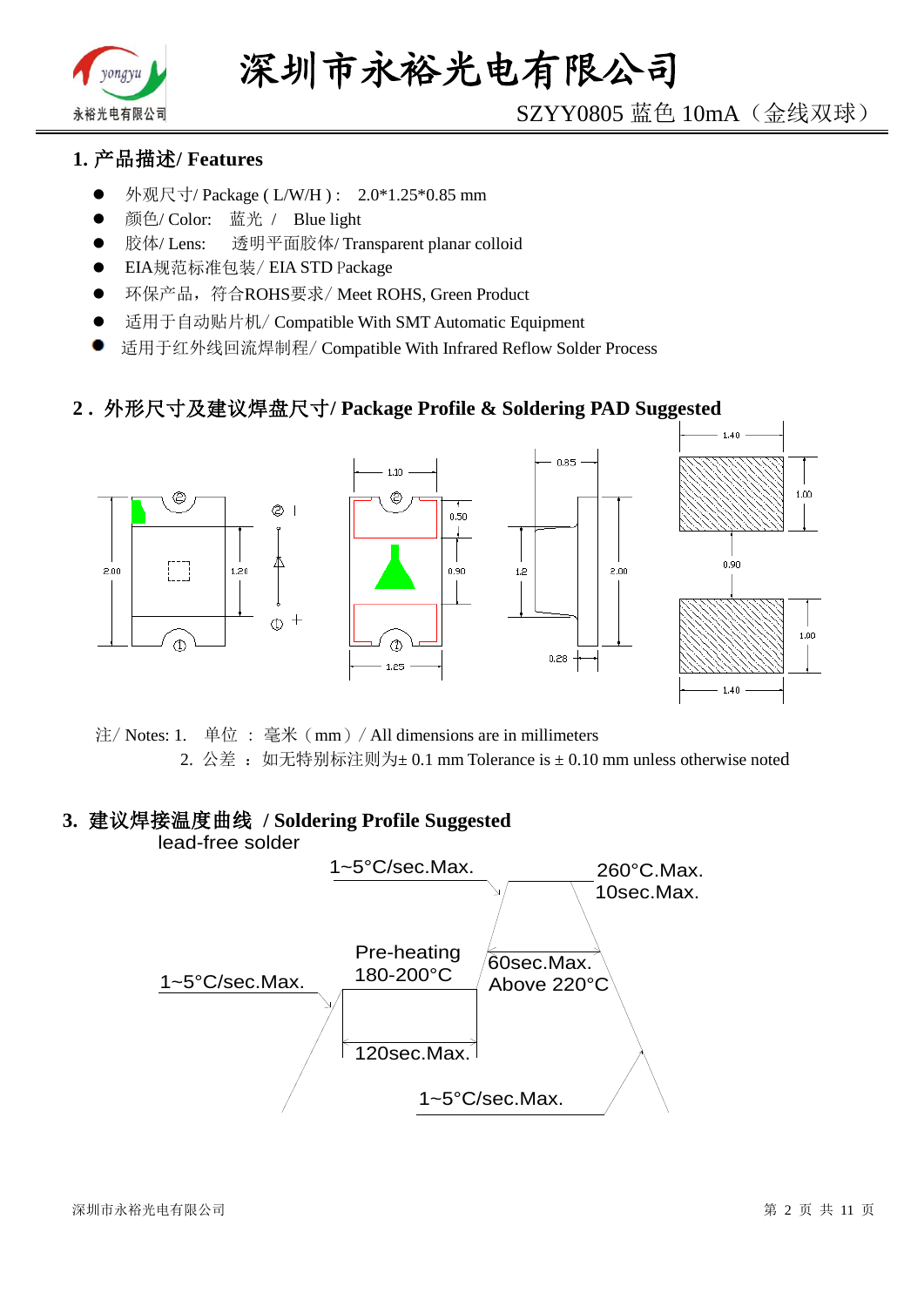

SZYY0805 蓝色 10mA(金线双球)

## **4.** 最大绝对额定值/ **Absolute Maximum Ratings** (**Ta=25**℃)

| 参 数/ Parameter                                     | 符号Symbol    | 最大额定值/Rating                                                             | 单 位/ Unit |
|----------------------------------------------------|-------------|--------------------------------------------------------------------------|-----------|
| 消耗功率/ Power Dissipation                            | Pd          | 100                                                                      | mW        |
| 最大脉冲电流/ Peak Forward Current<br>(1/10占空比, 0.1ms脉宽) | <b>IFP</b>  | 60                                                                       | mA        |
| 正向直流工作电流/DC Forward Current                        | IF          | 30                                                                       | mA        |
| 反向电压/Backward Voltage                              | <b>VR</b>   | 5                                                                        | V         |
| 工作温度范围<br><b>Operating Temperature Range</b>       | Topr        | $-40\degree C$ $\sim +85\degree C$                                       |           |
| 存储温度范围<br><b>Storage Temperature Range</b>         | Tstg        | $-40\degree C$ $\sim +85\degree C$                                       |           |
| 焊接条件<br>Soldering Condition                        | <b>Tsol</b> | 回流焊/ Reflow soldering : 260 °C , 10s<br>手动焊/ Hand soldering : 300 °C, 3s |           |
| 抗静电能力<br><b>Electrostatic Discharge</b>            | <b>ESD</b>  |                                                                          | V         |

# 5.光电参数/ **Electrical Optical Characteristics** (**Ta=25**℃)

| 参数<br><b>Parameter</b>          | 符号<br><b>Symbol</b> | 最小值<br>Min. | 代表值<br>Typ. | 最大值<br>Max. | 单位<br>Unit | 测试条件<br><b>Test Condition</b> |
|---------------------------------|---------------------|-------------|-------------|-------------|------------|-------------------------------|
| 光强<br>Light Intensity           | IV                  | 34          |             | 100         | mcd        | $IF = 5mA$                    |
| 半光强视角<br>Viewing Angle          | $2\theta$ 1/2       |             | 120         |             | deg        | $IF = 5mA$                    |
| 主波长<br>Dominant Wavelength      | $\lambda$ d         | 460         |             | 475         | nm         | $IF = 5mA$                    |
| 峰值波长<br>Peak Wavelength         | $\lambda p$         | 463         |             | 469         | nm         | $IF = 5mA$                    |
| 正向电压<br><b>Forward Voltage</b>  | <b>VF</b>           | 2.6         |             | 3.1         | V          | $IF = 5mA$                    |
| 反向电压<br><b>Backward Voltage</b> | IR                  | ---         |             | 5           | $\mu A$    | $VR = 5V$                     |
| 半波宽<br>Spectral Line Half-Width | $\Delta \lambda$    |             | 15          |             | nm         | $IF = 5mA$                    |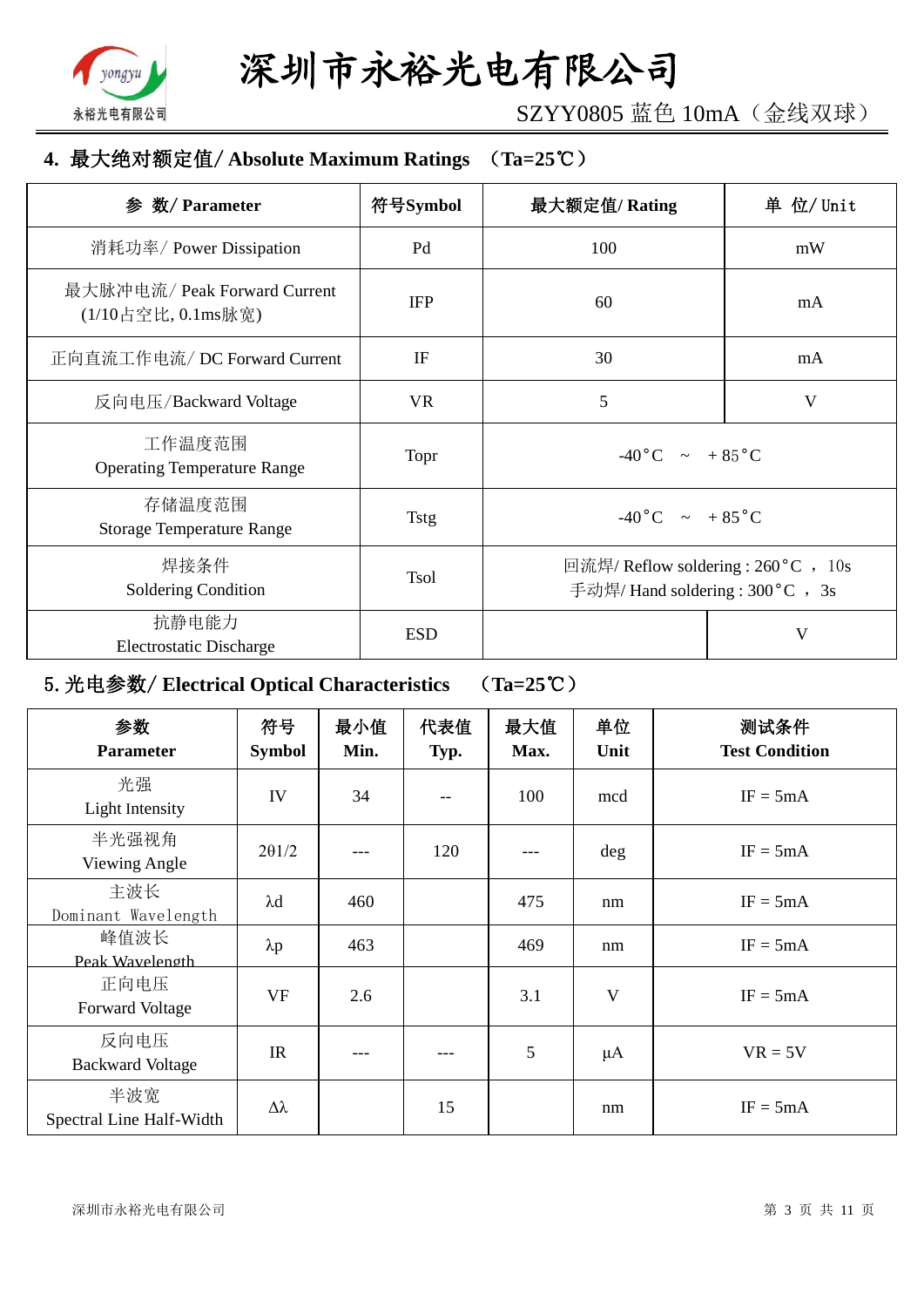

# **6.** 光电参数分 **BIN** 规格**/Photoelectric parameters are divided into BIN sprcifications**

#### 6.1.亮度分 **BIN** 规格**/Bin Range of Luminous Intensity**

| <b>Bin</b>      | Min | <b>Max</b> | Unit | <b>Condition</b> |
|-----------------|-----|------------|------|------------------|
| P14             | 34  | 40         |      |                  |
| P15             | 40  | 58         |      |                  |
| P <sub>16</sub> | 58  | 70         | mcd  | $IF = 5mA$       |
| P17             | 70  | 85         |      |                  |
| P18             | 85  | 100        |      |                  |

Notes: Tolerance of Luminous Intensity:  $\pm 10\%$ 

#### 6.2.电压分 **BIN** 规格**/ Bin Range of Forward Voltgae**

| <b>Bin</b>     | Min | <b>Max</b> | Unit | <b>Condition</b> |
|----------------|-----|------------|------|------------------|
| <b>VM</b>      | 2.6 | 2.7        |      |                  |
| VN             | 2.7 | 2.8        |      |                  |
| V <sub>O</sub> | 2.8 | 2.9        | T 7  | $IF = 5mA$       |
| VP             | 2.9 | 3.0        |      |                  |
| VO             | 3.0 | 3.1        |      |                  |
|                |     |            |      |                  |

Notes: Tolerance of Forward Voltage: ±0.05V

#### 6.3.波长分 **BIN** 规格**/ Bin Range of Wavelength**

| <b>Bin</b>     | Min | <b>Max</b> | Unit | <b>Condition</b> |
|----------------|-----|------------|------|------------------|
| <b>B4</b>      | 460 | 463        |      |                  |
| B <sub>5</sub> | 463 | 466        |      |                  |
| B <sub>6</sub> | 466 | 469        | nm   | $IF = 5mA$       |
| B7             | 469 | 472        |      |                  |
| <b>B8</b>      | 472 | 475        |      |                  |

Notes: Tolerance of Wavelength: ±1nm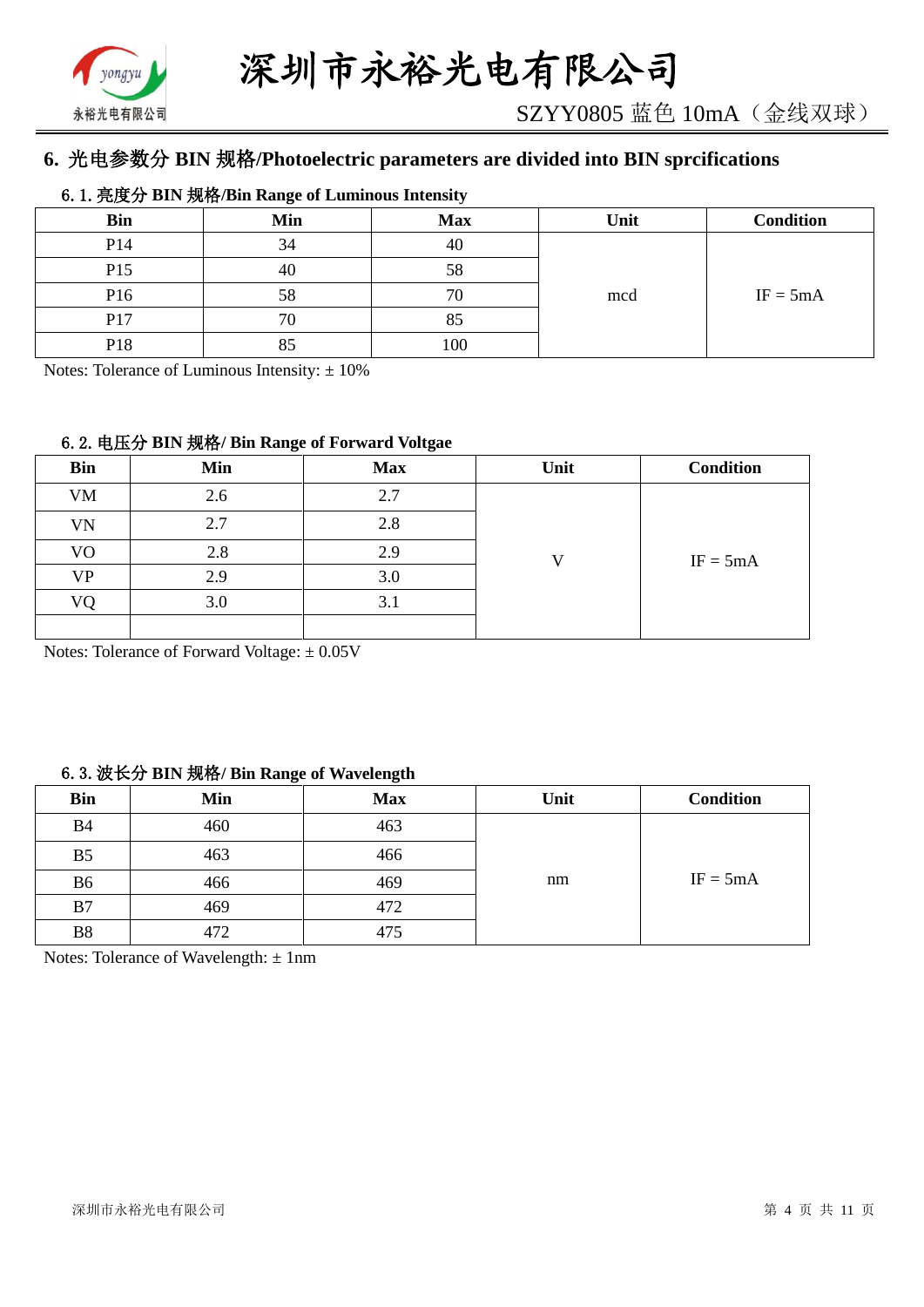

# 7.光电参数代表值特征曲线/ **Typical Electrical-Optical Characteristics Curves**





相对光强与环境温度特性曲线 Relative Intensity VS. Ambient Temperature (Ta=25°C)





相对光强与电流特性曲线 Relative Intensity VS. Forward Current (Ta=25°C)





深圳市永裕光电有限公司 第 5 页 共 11 页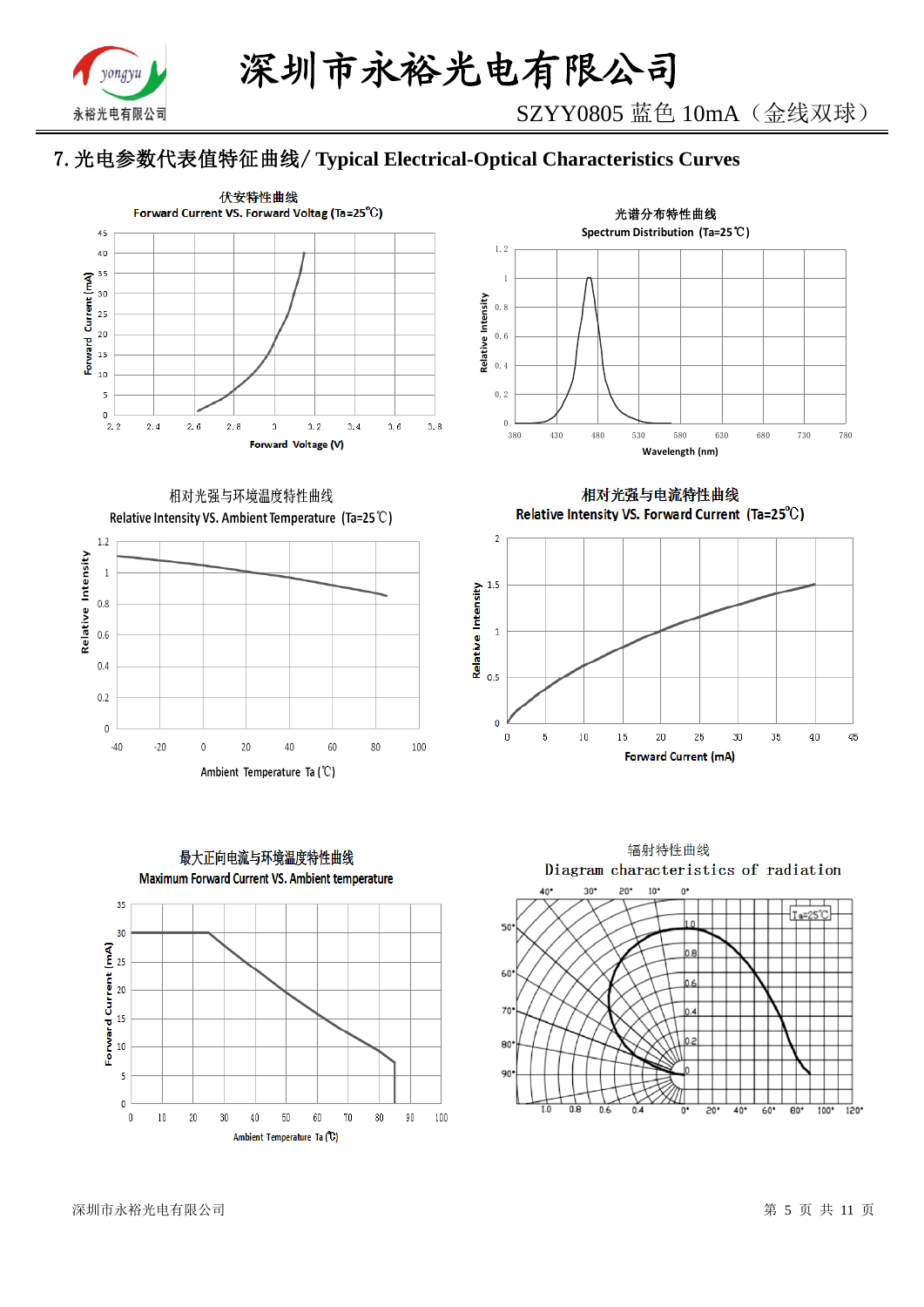

SZYY0805 蓝色 10mA(金线双球)

# 8.包装载带与圆盘尺寸/ **Reel And Tape Dimensions**

包装数量:**3000 pcs/**卷 **Packing quantity: 3000 PCS/rolls**



注/ Notes: 1. 尺寸单位为毫米(mm)/ All dimensions are in millimeters. 2. 尺寸公差是±0.1mm/ Tolerance is ± 0.1 mm unless otherwise noted.

# **9.**标签及标识**/ Label Explanation**:





The label **Anti-static**, moisture-proof aluminum foil bag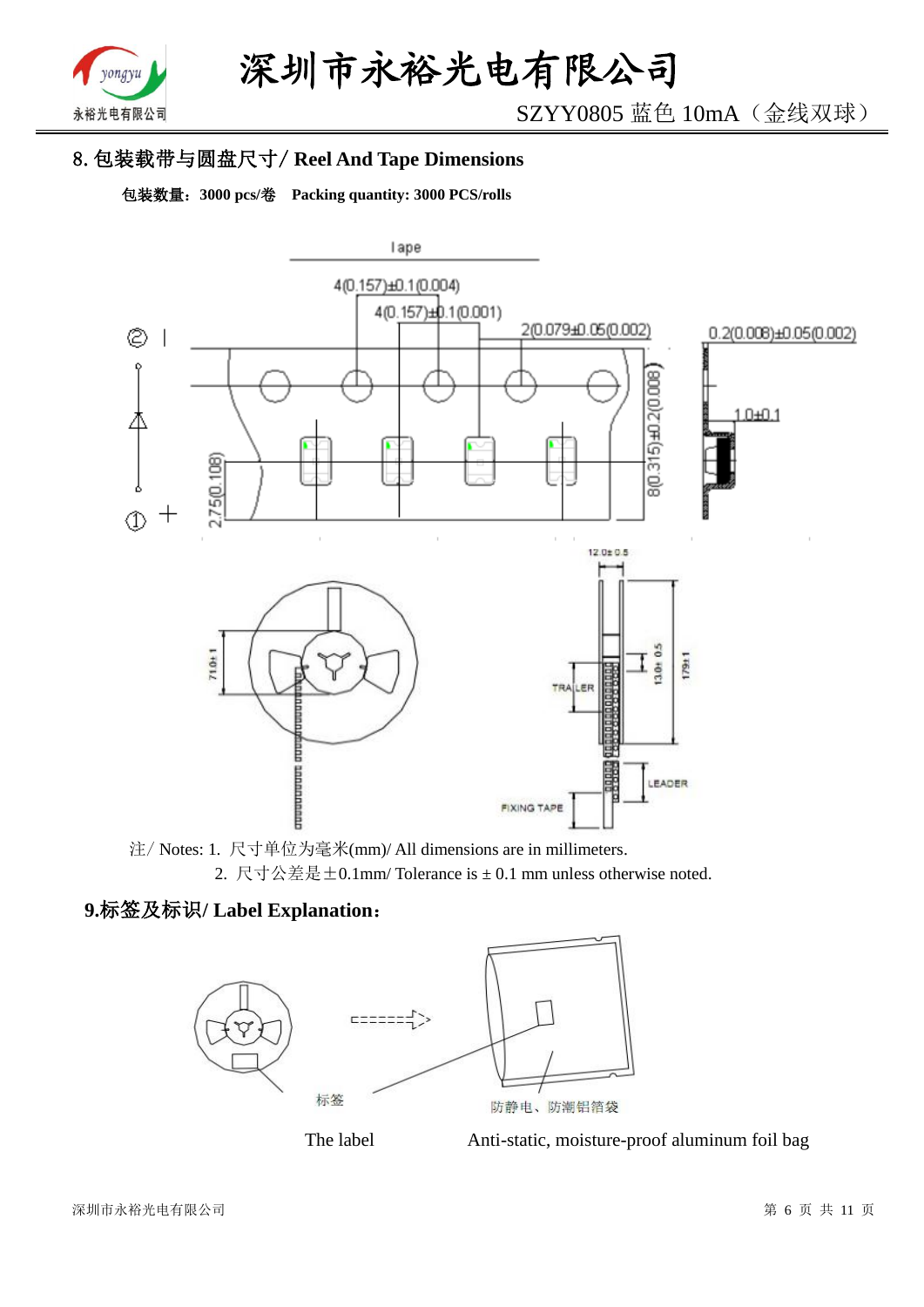

SZYY0805 蓝色 10mA(金线双球)

# 10.信赖性测试项目及条件/Reliability Test Items And Conditions

| 测试项目<br><b>Test Item</b>                    | Ref. Standard<br>参考标准 | Test Condition<br>测试条件                     | Time<br>时间    | Quantity<br>数量 | Accepted/Rejected<br>接收/拒收 |
|---------------------------------------------|-----------------------|--------------------------------------------|---------------|----------------|----------------------------|
| Reflow<br>回流焊                               | JESD22-B106           | $Temp:255^{\circ}C$ max<br>$T=10$ sec      | 2times        | 22             | 0/1                        |
| Thermal Shock<br>冷热冲击                       | JESD22-A106           | $-40^{\circ}$ C 15min<br>↑↓<br>100°C 15min | 300<br>cycles | 22             | 0/1                        |
| High Temperature Storage<br>高温保存            | JESD22-A103           | $Temp:100^{\circ}C$                        | $1000$ Hrs.   | 22             | 0/1                        |
| Low Temperature Storage<br>低温保存             | JESD22-A119           | Temp: $-40^{\circ}$ C                      | 1000Hrs.      | 22             | 0/1                        |
| Life Test<br>常温通电                           | JESD22-A108           | $Ta=25^{\circ}C$<br>$IF = 5mA$             | 1000Hrs.      | 22             | 0/1                        |
| High Temperature /<br>High Humidity<br>高温高湿 | Qiangsq831            | 85℃/85%RH                                  | 1000Hrs.      | 22             | 0/1                        |

失效判定标准 Criteria For Judging Damage

| <b>Test Items</b><br>项目        | <b>Symbol</b><br>符号 | <b>Test Condition</b><br>测试条件 | <b>Judging For Damage</b><br>判定标准 |                    |  |
|--------------------------------|---------------------|-------------------------------|-----------------------------------|--------------------|--|
|                                |                     |                               | Min. 最小                           | Max. 最大            |  |
| <b>Forward Voltage</b><br>正向电压 | VF                  | $IF = 5mA$                    |                                   | $U.S.L^*$ ) $x1.1$ |  |
| <b>Reverse Current</b><br>漏电流  | $_{\rm IR}$         | $VR = 5V$                     |                                   | $U.S.L*$ )x2.0     |  |
| 光强<br>Luminous Intensity       | Mcd                 | $IF = 5mA$                    | $L.S.L*$ ) $x0.7$                 |                    |  |

U.S.L: Upper standard level 规格上限 L.S.L: Lower standard level 规格下限

> 备注 / Note 信赖性测试基于永裕现有的测试平台 The Reliability tests are based on YONGYU existing test platform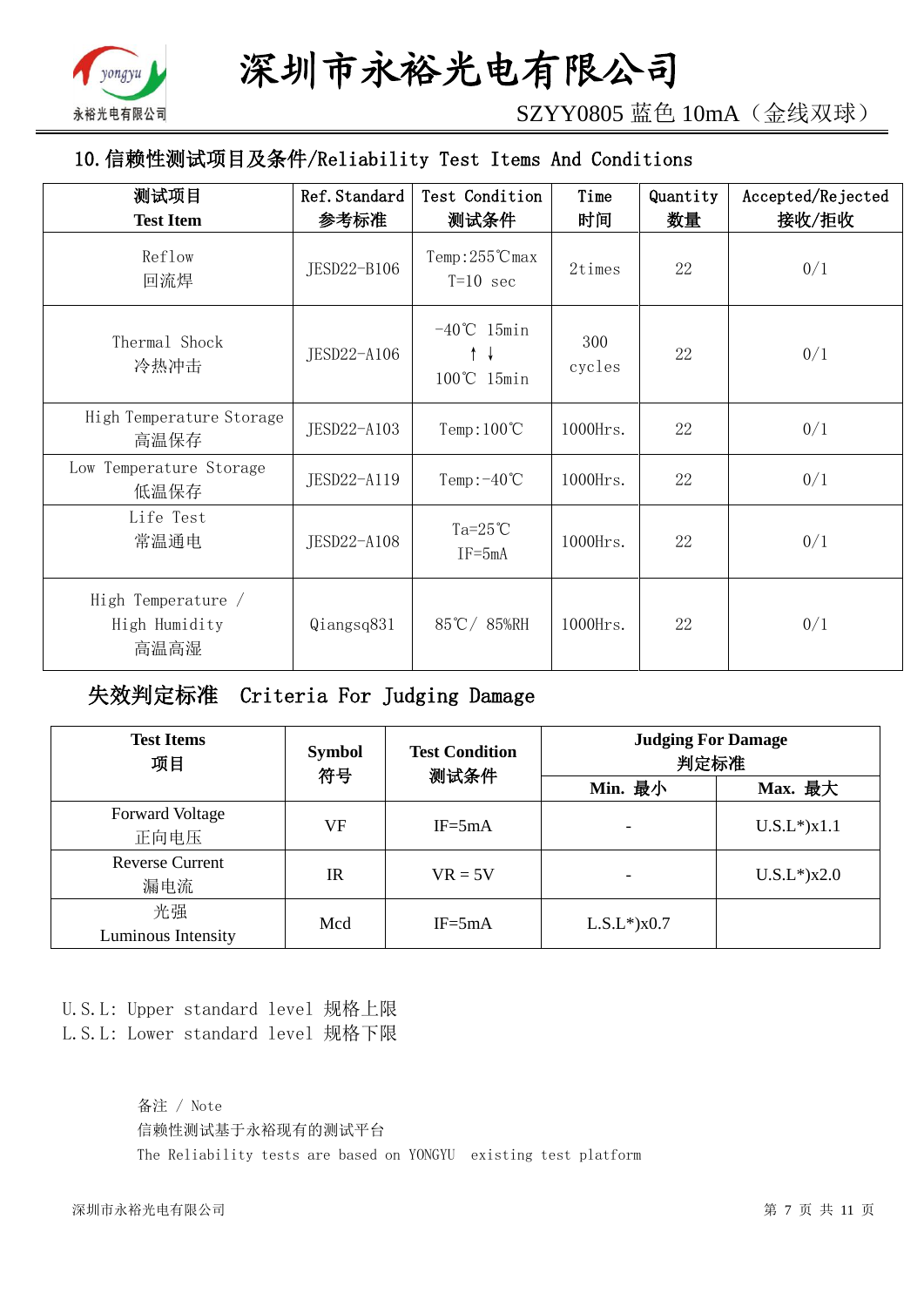

#### 11.注意事项/ **Cautions**:

#### **11.1.** 焊接**/welding**

11.1.1 SMD LED 灌封胶较软,外力易损坏发光面及塑料壳,焊接时要轻拿轻放。

SMD LED is soft and easy to damage the luminous surface and plastic shell by external force. It should be handled lightly when welding

11.1.2 建议使用易洗型的助焊剂,依照回流曲线条件回流焊接,回流次数最多两次,确保 LED 发光面干净, 异物会影响发光颜色。

It is recommended to use soldering flux with tin wash type, reflow soldering according to the condition of reflux curve, reflow twice at most, ensure the LED luminous surface is clean, foreign matter will affect the luminous color。

11.1.3 只建议在修理和重工的情况下使用手工焊接;最高焊接温度不应超过 300 度,且须在 3 秒内完成(手 工焊接只可焊接一次)烙铁最大功率应不超过 25W。

Manual welding is only recommended for repair and heavy industry;The maximum welding temperature should not exceed 300 degrees, and must be completed within 3 seconds (manual welding can only be welded once) soldering iron maximum power should not exceed 25W.

11.1.4 焊接过程中,严禁在高温情况下碰触胶体; 焊接后,禁止对胶体施加外力,禁止弯折 PCB,避免元 件受到撞击。

During the soldering process, do not touch the lens at high temperature, After soldering, any mechanical force on the lens or any excessive vibration shall not be accepted to apply, also the circuit board shall not be bent as well.

11.1.5 请不要将不同 BIN 级的 LED 使用于同一个产品上,否则可能会导致产品的严重色差。

Please do not use different BIN LED on the same product, otherwise it may cause serious color difference.

#### **11.2.** 清洗**/cleaning**

11.2.1 不能用超声波清洗,建议使用异丙醇(isopropyl alcohol)、纯酒精擦拭或浸渍(浸渍不超过 1 分钟) 在室温下放置 15 分钟再使用;清洗后,确保 LED 发光面干净,异物会影响发光颜色。

/No ultrasonic cleaning. It is recommended to use isopropyl alcohol, pure alcohol to wipe or soak, not more than 1 minute, and leave at room temperature for 15 minutes before use. After cleaning, make sure the LED luminous surface is clean and the foreign matter will affect the luminous color。

11.2.2 应避免接触或污染天那水,三氯乙烯、丙酮、硫化物、氮化物、酸、碱、盐类,这些物质会损伤 LED. Avoid touching or contaminating the water, trichloroethylene, acetone, sulfide, nitride, acid, alkali, and salts that can damage leds.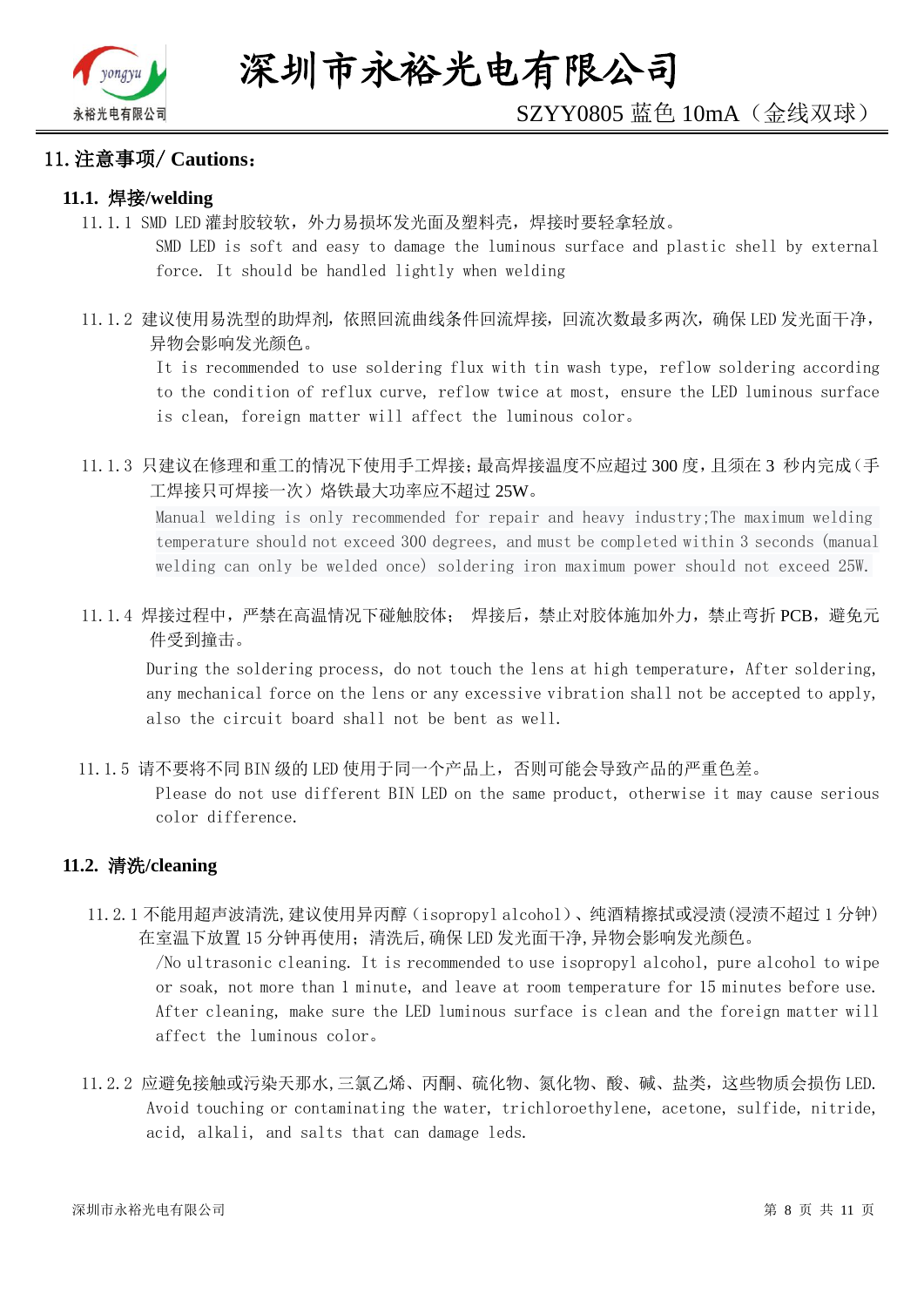

深圳市永裕光电有限公司

# SZYY0805 蓝色 10mA(金线双球)

#### **11.3.** 灌封/**enbedment**

11.3.1 挥发性物质会渗透到 LED 内部, 在通电产生光子及热的条件下, 会导致 LED 变色, 进而造成严重 光衰,严禁使用任何对 LED 器件的性能或者可靠性有害的物质或材料,针对特定的用途和使用环 境,建议对所有的物质和材料进行相容性的测试。在贴装 LED 时候,不要使用能产生有机挥发性气 体的粘结剂。

Volatile substances to leach into the LED inside, photons in electricity and heat conditions, will lead to the LED color, thus causing serious droop, it is forbidden to use any of the LED device performance or reliability of harmful substances or materials, for a specific purpose and use of the environment, advice on all the material and the material compatibility test.When attaching LED, do not use adhesive that can produce volatile organic gas.

11.3.2 使用正常灌封胶时,建议先以少量试验,常温点亮 168 小时,确定没有问题再作业。 It is recommended to light up for 168 hours at room temperature for a small amount of test before using normal filling and sealing glue。

#### **11.4.** 保存/**save**

- 11.4.1 打开包装前,LED 应存储在温度 30℃或以下,相对湿度在 RH60%以下,一年内使用。 Before opening the package, LED should be stored in a temperature 30 ℃ or below, under RH60 % relative humidity, used in a year。
- 11.4.2 LED 是湿度敏感元件,为避免元件吸湿,打开包装后,LED 应在温度 30℃或以下,相对湿度在 60%以 内,使用时间 7 天。LED 吸潮后,回流焊时可能裂胶,影响发光颜色.对于未使用的散件,请去潮处理 (卷装品:烘烤 60℃±5℃/24H;散装品:烘烤 105℃±5℃/1H),然后再用铝箔袋密封后保存或者 储存在氮气防潮柜内。

LED is humidity sensitive element, element to avoid moisture absorption, after open the packing, the LED should be in temperature 30 ℃ or below, within 60% relative humidity, using time 7 days. After moisture absorption, LED may crack when reflow soldering, influence the luminous color. For bulk is not used, please deal with the tide (for package product: bake 60  $\degree$ C +  $/$  - 5 ℃ / 24 h. For bulk goods: baking 105 ℃ + 5 ℃, 1 hours), and then save after sealed with aluminum foil bag or stored in nitrogen moistureproof enclosure

#### 11.4.3 保存环境中避免有酸、碱以及腐蚀气体存在,同时避免强烈震动及强磁场作用。

Avoid the presence of acid, alkali and corrosive gas in the preservation environment, and avoid strong vibration and strong magnetic field。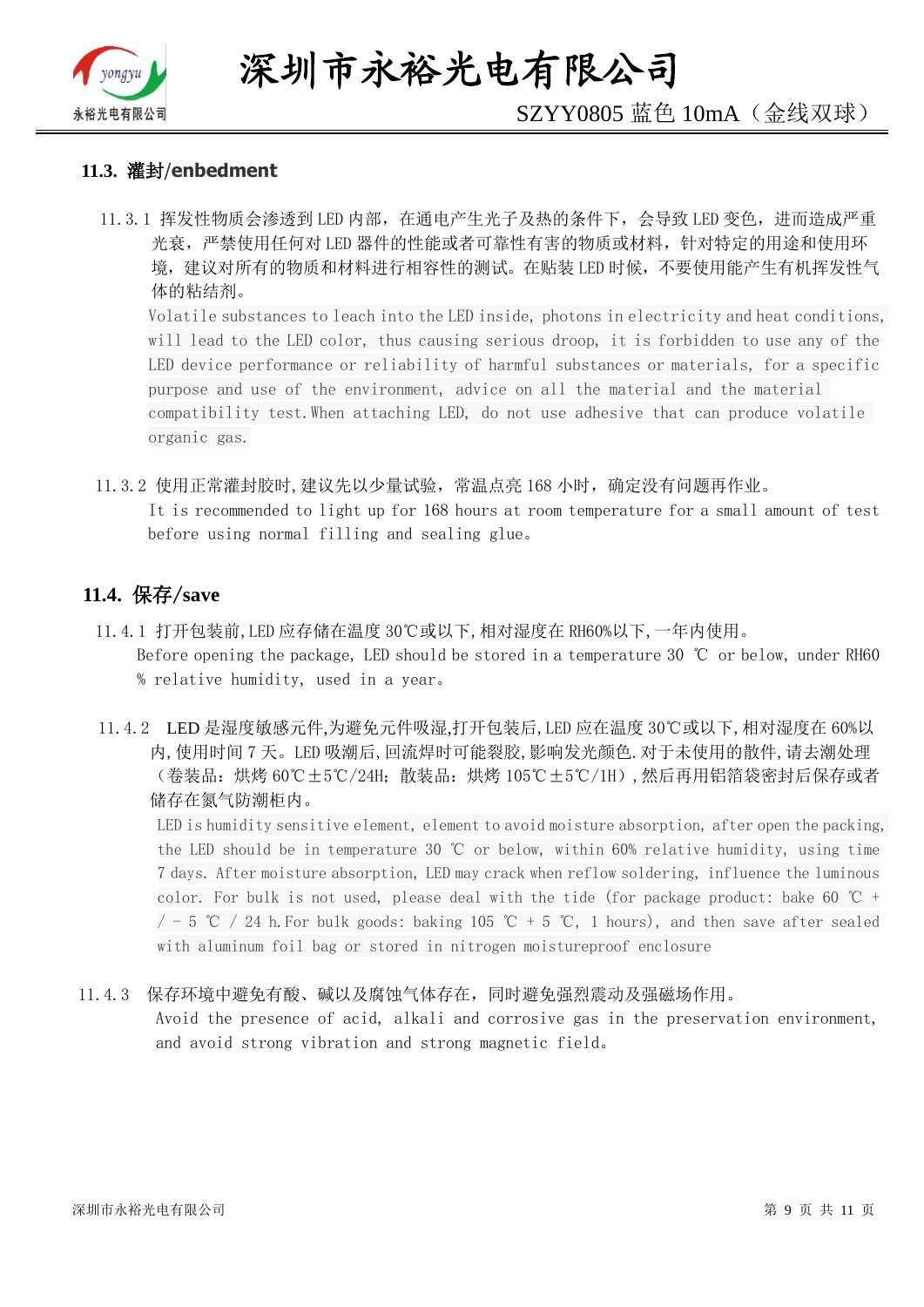

# SZYY0805 蓝色 10mA(金线双球)

#### **11.5.**静电**/electrostatic**

- 11.5.1 静电或峰值浪涌电压会损坏 LED,避免在开灯、关灯时产生瞬时电压。 Static electricity or peak surge voltage will damage the LED, avoiding instantaneous voltage when the lamp is turned on or off。
- 11.5.2 建议使用 LED 时佩戴防静电手腕带,防静电手套,穿防静电鞋,使用的设备、仪器正确接地。LED 损坏 后,表现出漏电流明显增加,低电流正向电压变低,低电流点不亮等现象。

 It is recommended to wear anti-static wrist bands, anti-static gloves and anti-static shoes when using LED. The equipment and instruments used are properly grounded. After the LED was damaged, the leakage current increased obviously, the forward voltage of low current became lower, and the low current point did not light, etc。

## **11.6** 测试**/test**

11.6.1 LED 要在额定电流下驱动,同时电路中需要加限流电阻保护;否则,轻微的电压变化就会引起较大的电 流变化,从而破坏 LED。

 LED shall be driven at rated current, and shall be protected by current-limiting resistance in the circuit. Otherwise, slight voltage changes will cause large current changes, which will damage the LED.

11.6.2 在电路导通或关闭情况下,要避免瞬间浪涌电压的产生,否则 LED 将被烧坏。

 When the circuit is on or off, avoid sudden surge voltage. Otherwise, the LED will be burnt out

请参照下图示检测 LED:/Please check the LED as shown



11.6.3 顺向电压 VF 过高或反向电压 VR 过高, 均会损坏 LED.

If the forward voltage VF is too high or the reverse voltage VR is too high, the LED will be damaged.

#### 11.6.4 点亮或测试 LED 时,加在 LED 两端的反向电压不得高于 5V,否则容易击伤 LED. When lighting or testing the LED, the reverse voltage added on both ends of the LED shall not be higher than 5V, otherwise it is easy to damage the LED.